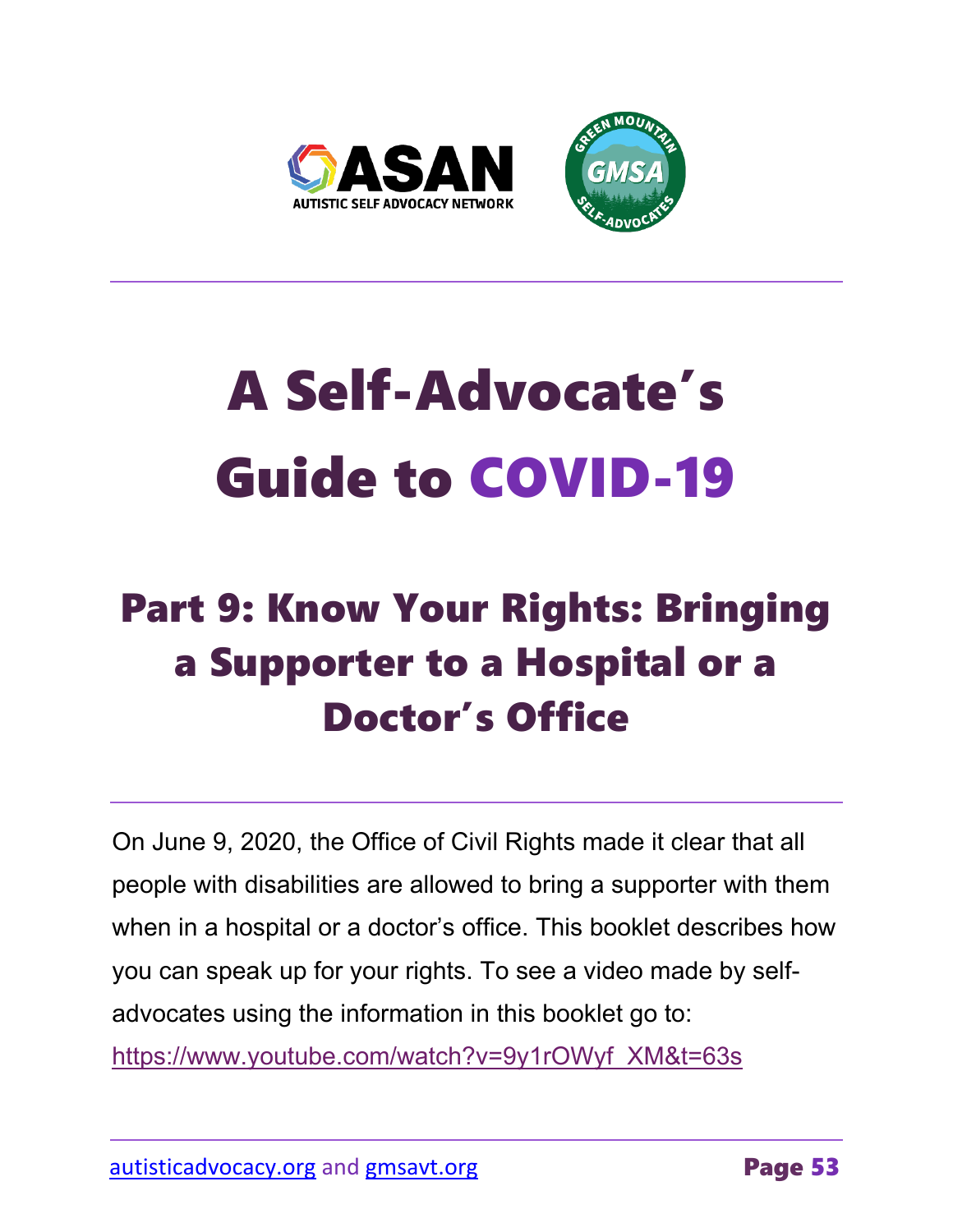### Know Your Rights: Bringing a Supporter to a Hospital or a Doctor's Office



#### **For People with Disabilities**

COVID-19 or the Coronavirus has caused big changes in how hospitals and doctor's offices work. They are not letting people visit patients.

Here is why:

- 1. Hospitals are worried that visitors could catch COVID-19.
- 2. And visitors who have COVID-19 can give it to other people. Some visitors who have COVID-19 might not even know they are sick.

**These new rules about no visitors can be a problem. Many people with disabilities are not be able to go to a hospital or doctor's office alone. People with disabilities may need help to communicate and understand what is happening.**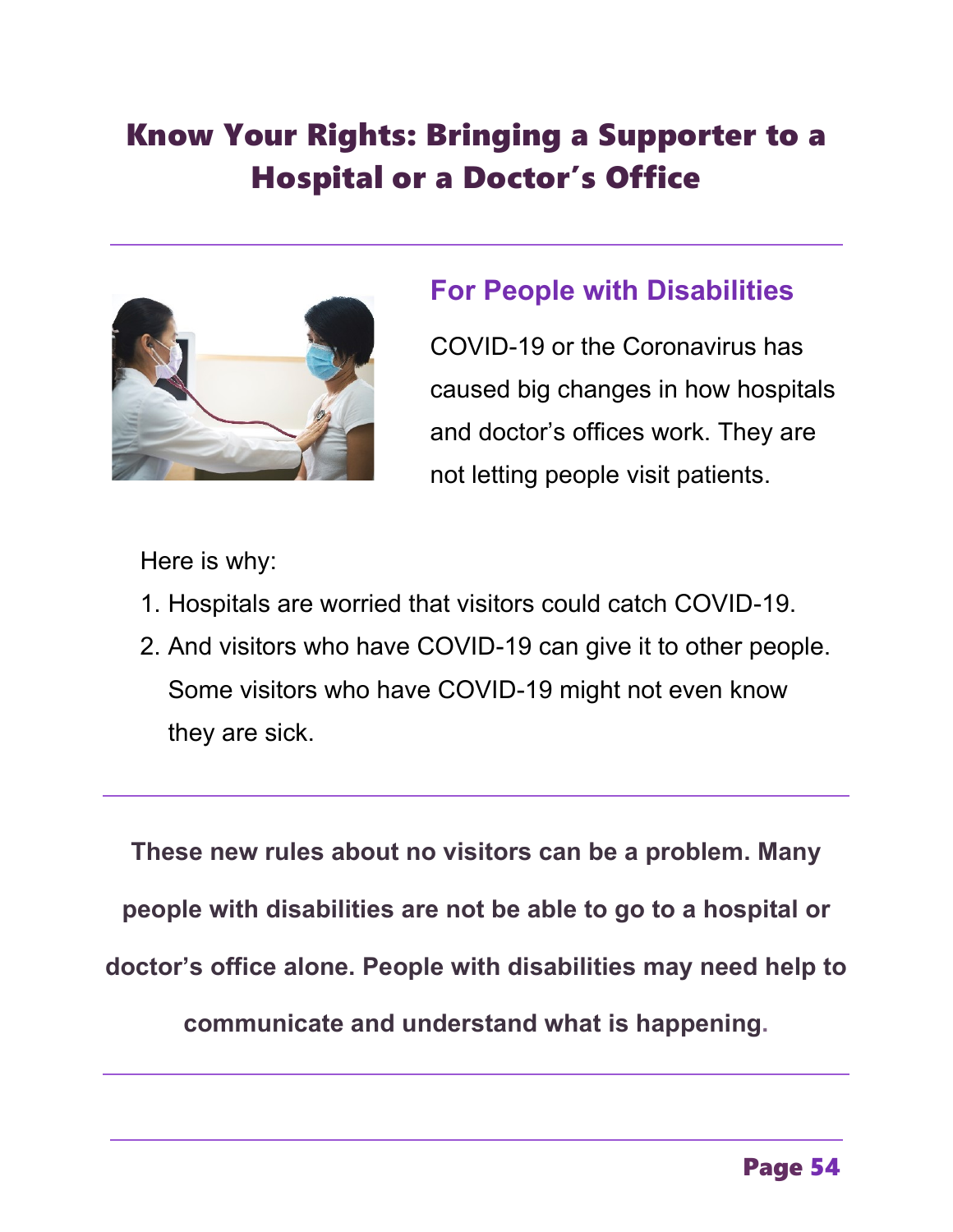#### **There is the good news.**



On June 9, 2020, the Office of Civil Rights made it clear that all hospitals must allow people with disabilities to bring a supporter to the hospital or a doctor's office. Here is how to advocate for a supporter to be with you.

#### **Tip #1**

- Tell the hospital you have a disability. Tell them you need a supporter with you.
- It will help to say your supporter is a "reasonable" accommodation" under the Americans with Disabilities Act.

#### **Tip #2**

Explain why you need a supporter to get good healthcare. If you have trouble speaking, do this with your supporter.



• **To help you communicate.**  You may need someone who understands the way you express yourself. You may need help using a communication device.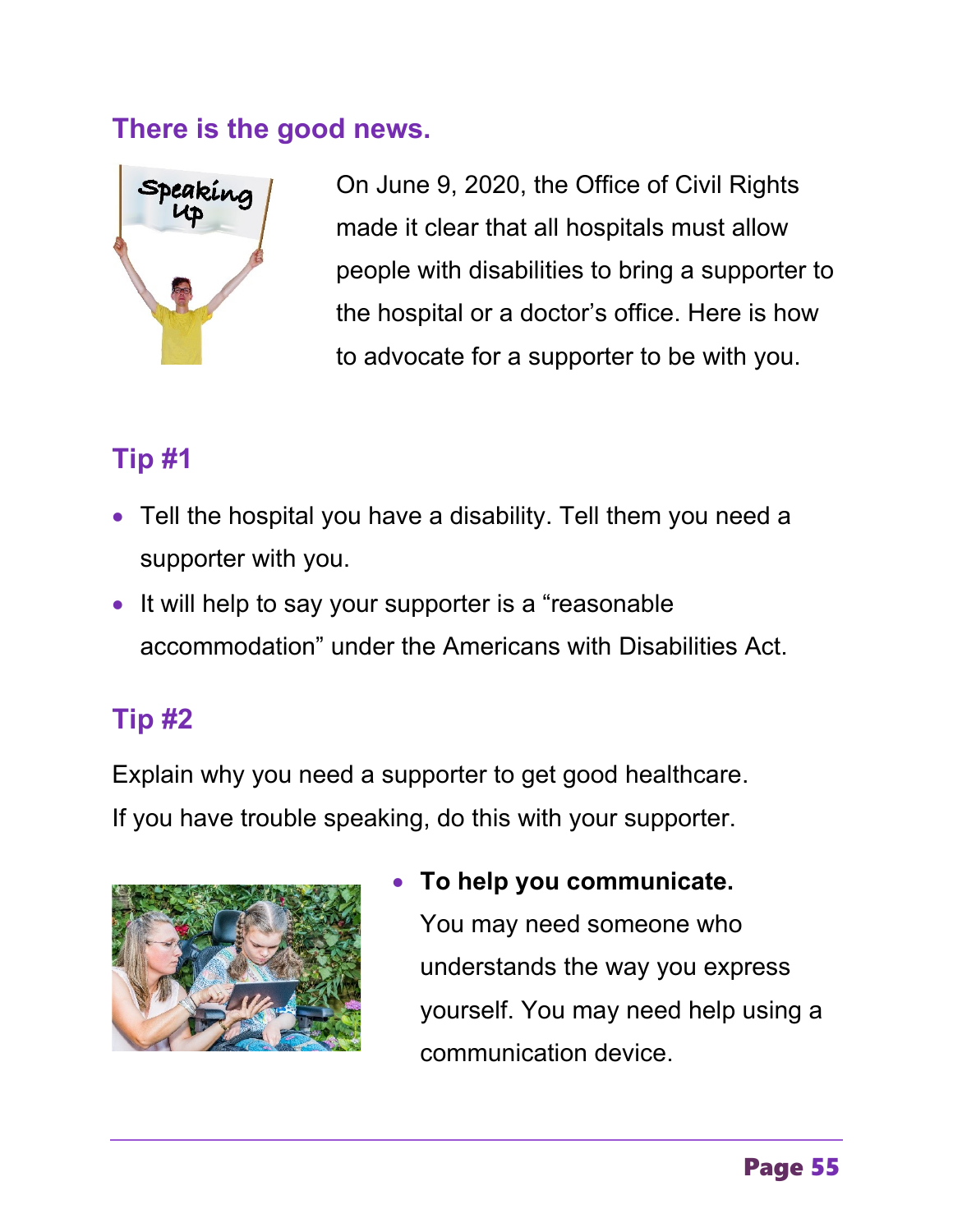

• **To help you talk to doctors and nurses***.* Doctors talk about things that are hard to understand but are important for your health. You may need someone who knows you to help you understand what a doctor is saying.

#### • **To help you feel safe.**

Some people cannot feel safe unless the right person is with them. Some people, when they do not feel safe, panic. They may try to run away. That is not safe. This is why some people might need the right person to be with them.





- 
- **To help you with personal care***.* You may need someone who knows how to assist you to eat, shower or go to the bathroom.
- **To help you make decisions***.*  When making a decision, you may need help understanding what choices you have.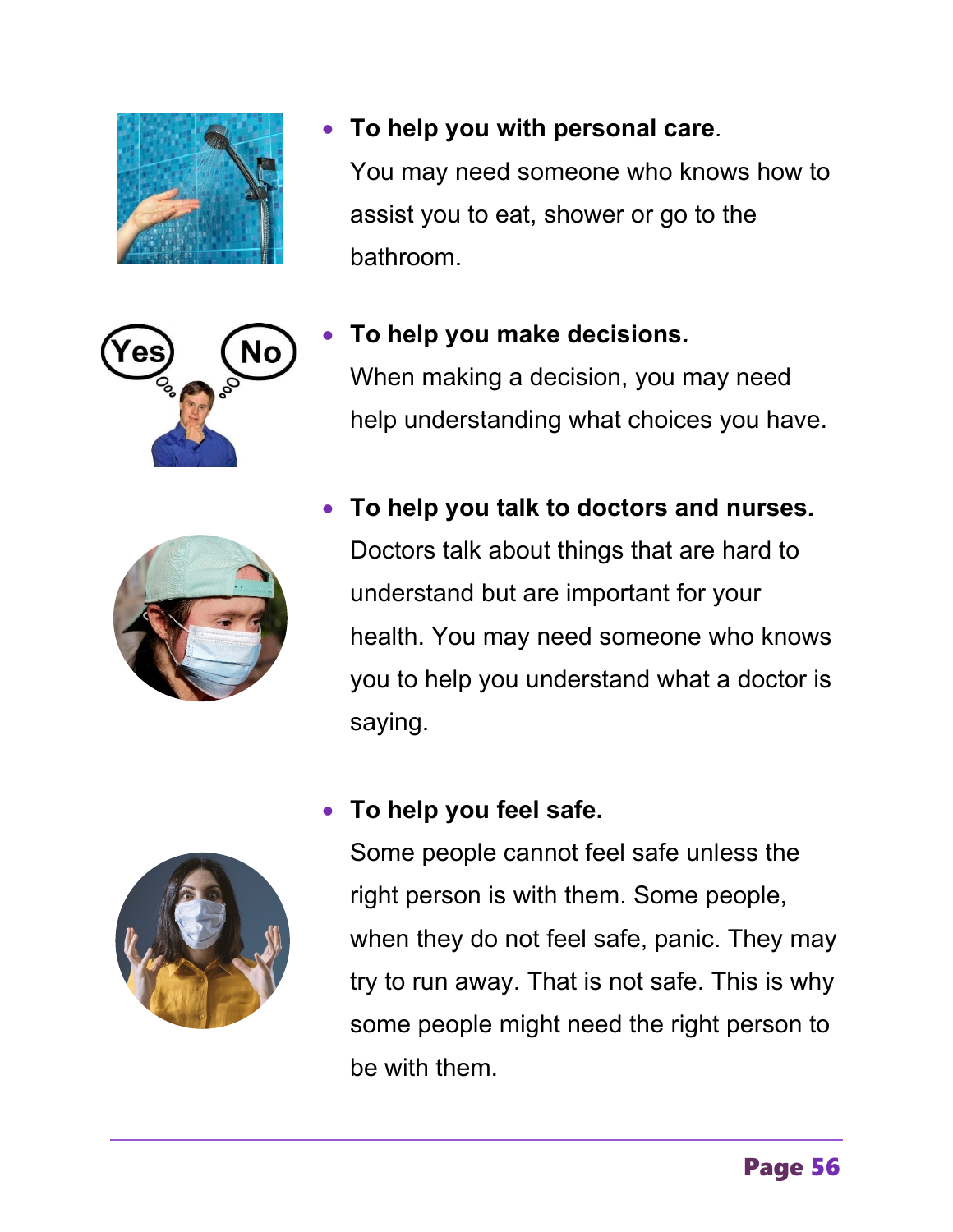#### **Laws that Protect Your Rights**

People with disabilities have rights. These Laws protect our rights.

- The **ADA or Americans with Disabilities Act** says you cannot discriminate against people with disabilities in all areas of public life.
- **Section 504 of the Rehabilitation Act** says any program that gets federal money must give people with disabilities equal opportunity and equal access.

Both laws require hospitals and doctor's offices to make **reasonable accommodations** or change rules for people with disabilities. For example, many hospitals do not let dogs in the hospital. But they have to let service dogs in the hospital.

**On June 9, 2020, the Office of Civil Rights made is clear that all hospitals must allow any disabled patients to have a supporter with them. You can read the requirements at: <http://www.gmsavt.org/ocf-june-6-2020/>**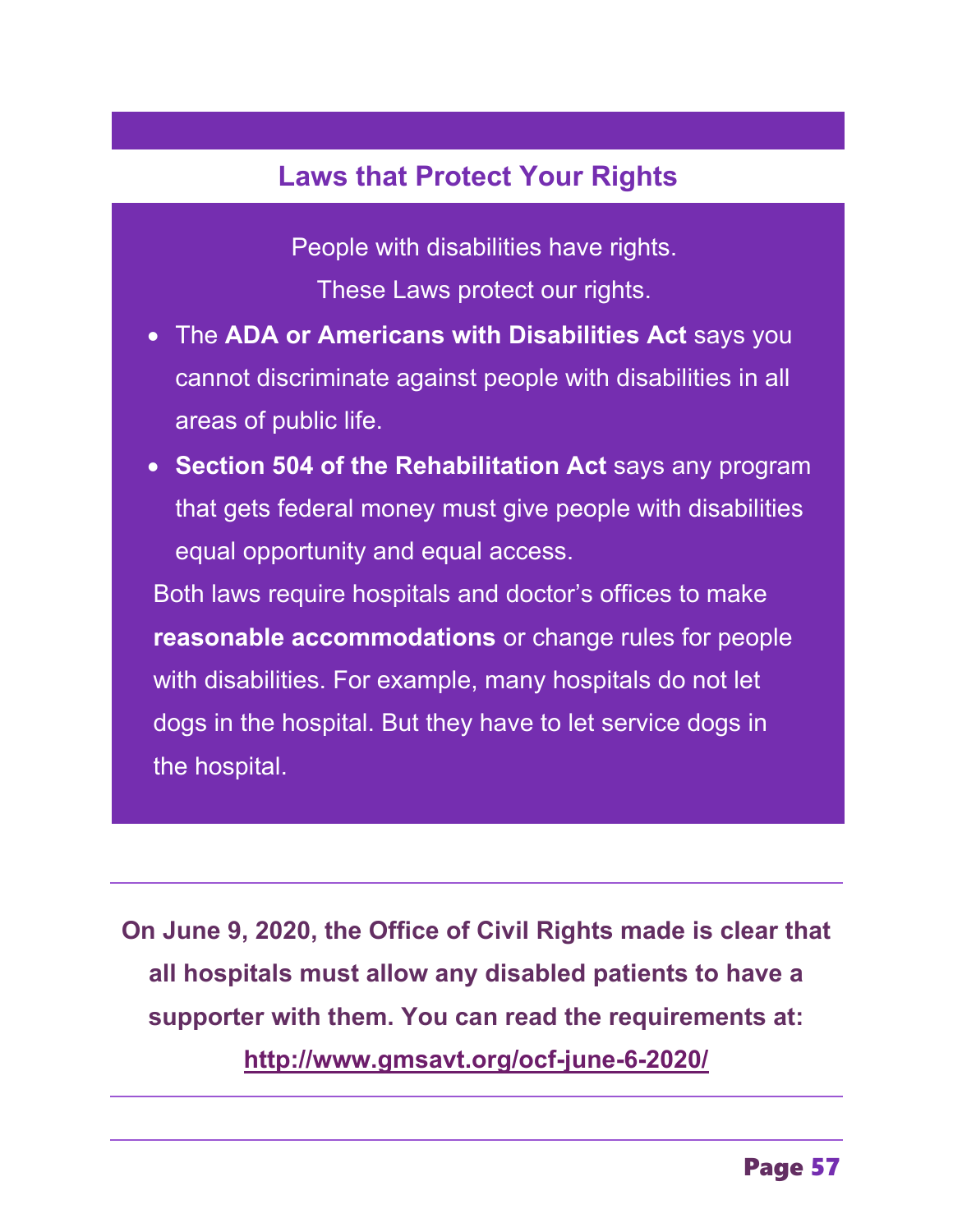#### **Here are more details for you and your supporters.**



- 1. Hospitals must provide personal protective equipment (PPE) for your supporter to keep them safe. PPE means a mask, gloves, googles or a gown.
- 2. You can more than one supporter. Your supporters must take turns being with you. You may only be allowed to have one supporter with you at a time.



- 3. Your supporter can leave the hospital to take a break and come back later.
- 4. People with all different types of disabilities are allowed to have a supporter with them in the hospital or doctor's offices.